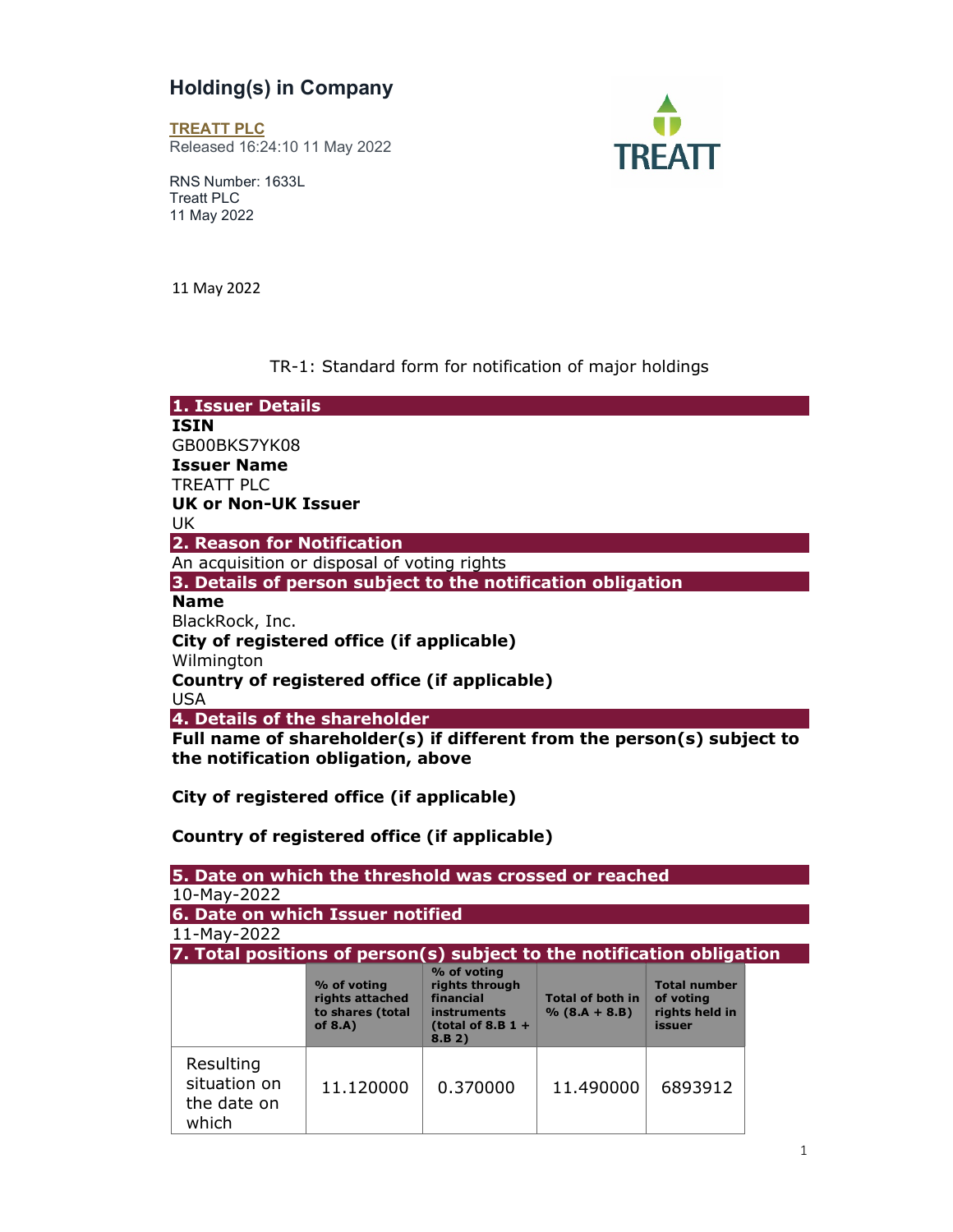| threshold was<br>crossed or<br>reached                                                                                                                                        |      |                           |                                                                 |          |                                                                        |                                          |           |  |                                                                                                                                         |           |                                                                          |  |
|-------------------------------------------------------------------------------------------------------------------------------------------------------------------------------|------|---------------------------|-----------------------------------------------------------------|----------|------------------------------------------------------------------------|------------------------------------------|-----------|--|-----------------------------------------------------------------------------------------------------------------------------------------|-----------|--------------------------------------------------------------------------|--|
| Position of<br>previous<br>notification (if<br>applicable)                                                                                                                    |      | 11.440000                 |                                                                 | 0.350000 |                                                                        |                                          | 11.790000 |  |                                                                                                                                         |           |                                                                          |  |
| 8. Notified details of the resulting situation on the date on which the<br>threshold was crossed or reached                                                                   |      |                           |                                                                 |          |                                                                        |                                          |           |  |                                                                                                                                         |           |                                                                          |  |
| 8A. Voting rights attached to shares                                                                                                                                          |      |                           |                                                                 |          |                                                                        |                                          |           |  |                                                                                                                                         |           |                                                                          |  |
| Class/Type of<br>shares ISIN<br>code(if possible)                                                                                                                             |      |                           | <b>Number of</b><br>direct voting<br>rights (DTR5.1) (DTR5.2.1) |          | voting rights                                                          | <b>Number of indirect</b>                |           |  | % of direct<br>voting rights<br>(DTR5.1)                                                                                                |           | % of indirect voting<br>rights (DTR5.2.1)                                |  |
| GB00BKS7YK08                                                                                                                                                                  |      |                           |                                                                 |          | 6667516                                                                |                                          |           |  |                                                                                                                                         |           | 11.120000                                                                |  |
| Sub Total 8.A                                                                                                                                                                 |      |                           | 6667516                                                         |          |                                                                        |                                          |           |  | 11.120000%                                                                                                                              |           |                                                                          |  |
| 8B1. Financial Instruments according to (DTR5.3.1R.(1) (a))                                                                                                                   |      |                           |                                                                 |          |                                                                        |                                          |           |  |                                                                                                                                         |           |                                                                          |  |
| <b>Type of financial</b><br>instrument                                                                                                                                        |      | <b>Expiration</b><br>date |                                                                 | period   |                                                                        | <b>Exercise/conversion</b>               |           |  | <b>Number of voting</b><br>rights that may be<br>acquired if the<br>instrument is<br>exercised/converted                                |           | % of voting<br>rights                                                    |  |
| <b>Securities</b><br>Lending                                                                                                                                                  |      |                           |                                                                 |          |                                                                        |                                          | 61606     |  |                                                                                                                                         |           | 0.100000                                                                 |  |
| Sub Total 8.B1                                                                                                                                                                |      |                           |                                                                 |          |                                                                        | 61606                                    |           |  | 0.100000%                                                                                                                               |           |                                                                          |  |
| (DTR5.3.1R.(1) (b))                                                                                                                                                           |      |                           |                                                                 |          |                                                                        |                                          |           |  |                                                                                                                                         |           | 8B2. Financial Instruments with similar economic effect according to     |  |
| <b>Type of</b><br>financial<br>instrument                                                                                                                                     | date | <b>Expiration</b>         | <b>Exercise/conversion</b><br>period                            |          |                                                                        | <b>Physical or</b><br>cash<br>settlement |           |  | <b>Number of</b><br>voting rights                                                                                                       |           | % of voting<br>rights                                                    |  |
| <b>CFD</b>                                                                                                                                                                    |      |                           |                                                                 |          |                                                                        | Cash                                     |           |  | 164790                                                                                                                                  |           | 0.270000                                                                 |  |
| Sub Total<br>8.B <sub>2</sub>                                                                                                                                                 |      |                           |                                                                 |          |                                                                        |                                          | 164790    |  |                                                                                                                                         | 0.270000% |                                                                          |  |
|                                                                                                                                                                               |      |                           |                                                                 |          |                                                                        |                                          |           |  |                                                                                                                                         |           | 9. Information in relation to the person subject to the notification     |  |
| obligation                                                                                                                                                                    |      |                           |                                                                 |          |                                                                        |                                          |           |  |                                                                                                                                         |           | 2. Full chain of controlled undertakings through which the voting rights |  |
| and/or the financial instruments are effectively held starting with the ultimate<br>controlling natural person or legal entities (please add additional rows as<br>necessary) |      |                           |                                                                 |          |                                                                        |                                          |           |  |                                                                                                                                         |           |                                                                          |  |
| <b>Ultimate</b><br>controlling<br>person                                                                                                                                      |      | undertaking               | <b>Name of controlled</b>                                       |          | % of voting<br>rights if it<br>equals or is<br>notifiable<br>threshold | higher than the                          |           |  | % of voting<br>rights through<br>financial<br>instruments if<br>it equals or is<br>higher than the threshold<br>notifiable<br>threshold |           | <b>Total of both if it</b><br>equals or is higher<br>than the notifiable |  |
| BlackRock,<br>Inc. (Chain<br>1)                                                                                                                                               |      | Inc.                      | <b>BlackRock</b><br>Holdco 2,                                   |          |                                                                        |                                          |           |  |                                                                                                                                         |           |                                                                          |  |
| BlackRock,<br>Inc. (Chain<br>1)                                                                                                                                               |      |                           | <b>BlackRock</b><br>Financial<br>Management,                    |          |                                                                        |                                          |           |  |                                                                                                                                         |           |                                                                          |  |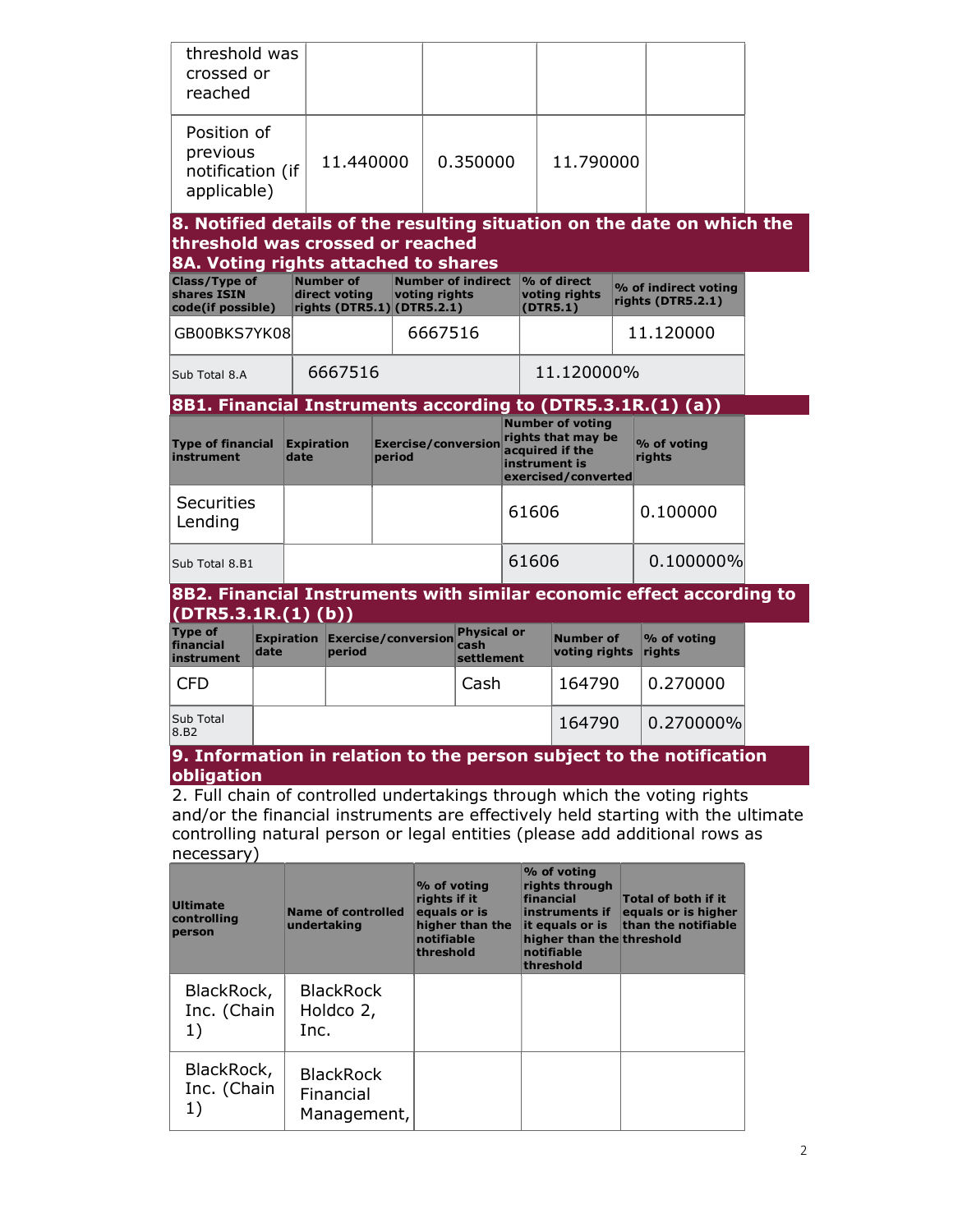|                                 | Inc.                                                           |           |          |            |
|---------------------------------|----------------------------------------------------------------|-----------|----------|------------|
| BlackRock,<br>Inc. (Chain<br>1) | <b>BlackRock</b><br>International<br>Holdings, Inc.            |           |          |            |
| BlackRock,<br>Inc. (Chain<br>1) | <b>BR</b> Jersey<br>International<br>Holdings L.P.             |           |          |            |
| BlackRock,<br>Inc. (Chain<br>1) | <b>BlackRock</b><br>Holdco 3, LLC                              |           |          |            |
| BlackRock,<br>Inc. (Chain<br>1) | <b>BlackRock</b><br>Cayman 1 LP                                |           |          |            |
| BlackRock,<br>Inc. (Chain<br>1) | <b>BlackRock</b><br>Cayman West<br><b>Bay Finco</b><br>Limited |           |          |            |
| BlackRock,<br>Inc. (Chain<br>1) | <b>BlackRock</b><br>Cayman West<br>Bay IV<br>Limited           |           |          |            |
| BlackRock,<br>Inc. (Chain<br>1) | <b>BlackRock</b><br>Group<br>Limited                           |           |          |            |
| BlackRock,<br>Inc. (Chain<br>1) | <b>BlackRock</b><br>Finance<br>Europe<br>Limited               |           |          |            |
| BlackRock,<br>Inc. (Chain<br>1) | <b>BlackRock</b><br>Investment<br>Management<br>(UK) Limited   | 10.960000 | 0.370000 | 11.340000% |
| BlackRock,<br>Inc. (Chain<br>2) | <b>BlackRock</b><br>Holdco 2,<br>Inc.                          |           |          |            |
| BlackRock,<br>Inc. (Chain<br>2) | <b>BlackRock</b><br>Financial<br>Management,<br>Inc.           |           |          |            |
| BlackRock,<br>Inc. (Chain<br>2) | <b>BlackRock</b><br>Holdco 4, LLC                              |           |          |            |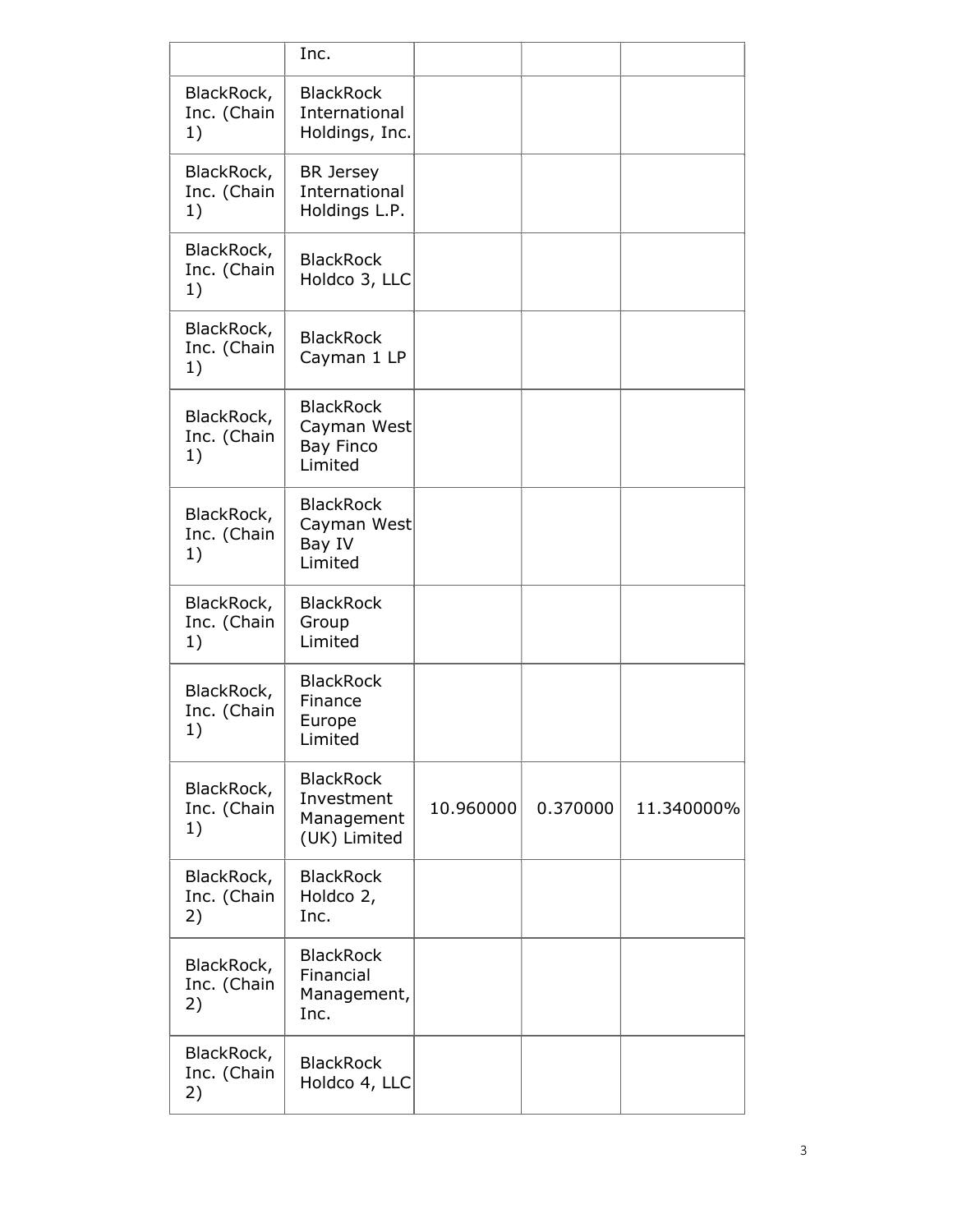| BlackRock,<br>Inc. (Chain<br>2) | <b>BlackRock</b><br>Holdco 6, LLC                              |  |  |
|---------------------------------|----------------------------------------------------------------|--|--|
| BlackRock,<br>Inc. (Chain<br>2) | <b>BlackRock</b><br>Delaware<br>Holdings Inc.                  |  |  |
| BlackRock,<br>Inc. (Chain<br>2) | <b>BlackRock</b><br>Fund<br>Advisors                           |  |  |
| BlackRock,<br>Inc. (Chain<br>3) | <b>BlackRock</b><br>Holdco 2,<br>Inc.                          |  |  |
| BlackRock,<br>Inc. (Chain<br>3) | <b>BlackRock</b><br>Financial<br>Management,<br>Inc.           |  |  |
| BlackRock,<br>Inc. (Chain<br>3) | <b>BlackRock</b><br>International<br>Holdings, Inc.            |  |  |
| BlackRock,<br>Inc. (Chain<br>3) | <b>BR</b> Jersey<br>International<br>Holdings L.P.             |  |  |
| BlackRock,<br>Inc. (Chain<br>3) | <b>BlackRock</b><br>Holdco 3, LLC                              |  |  |
| BlackRock,<br>Inc. (Chain<br>3) | <b>BlackRock</b><br>Cayman 1 LP                                |  |  |
| BlackRock,<br>Inc. (Chain<br>3) | <b>BlackRock</b><br>Cayman West<br><b>Bay Finco</b><br>Limited |  |  |
| BlackRock,<br>Inc. (Chain<br>3) | <b>BlackRock</b><br>Cayman West<br>Bay IV<br>Limited           |  |  |
| BlackRock,<br>Inc. (Chain<br>3) | <b>BlackRock</b><br>Group<br>Limited                           |  |  |
| BlackRock,<br>Inc. (Chain<br>3) | <b>BlackRock</b><br>Finance<br>Europe<br>Limited               |  |  |